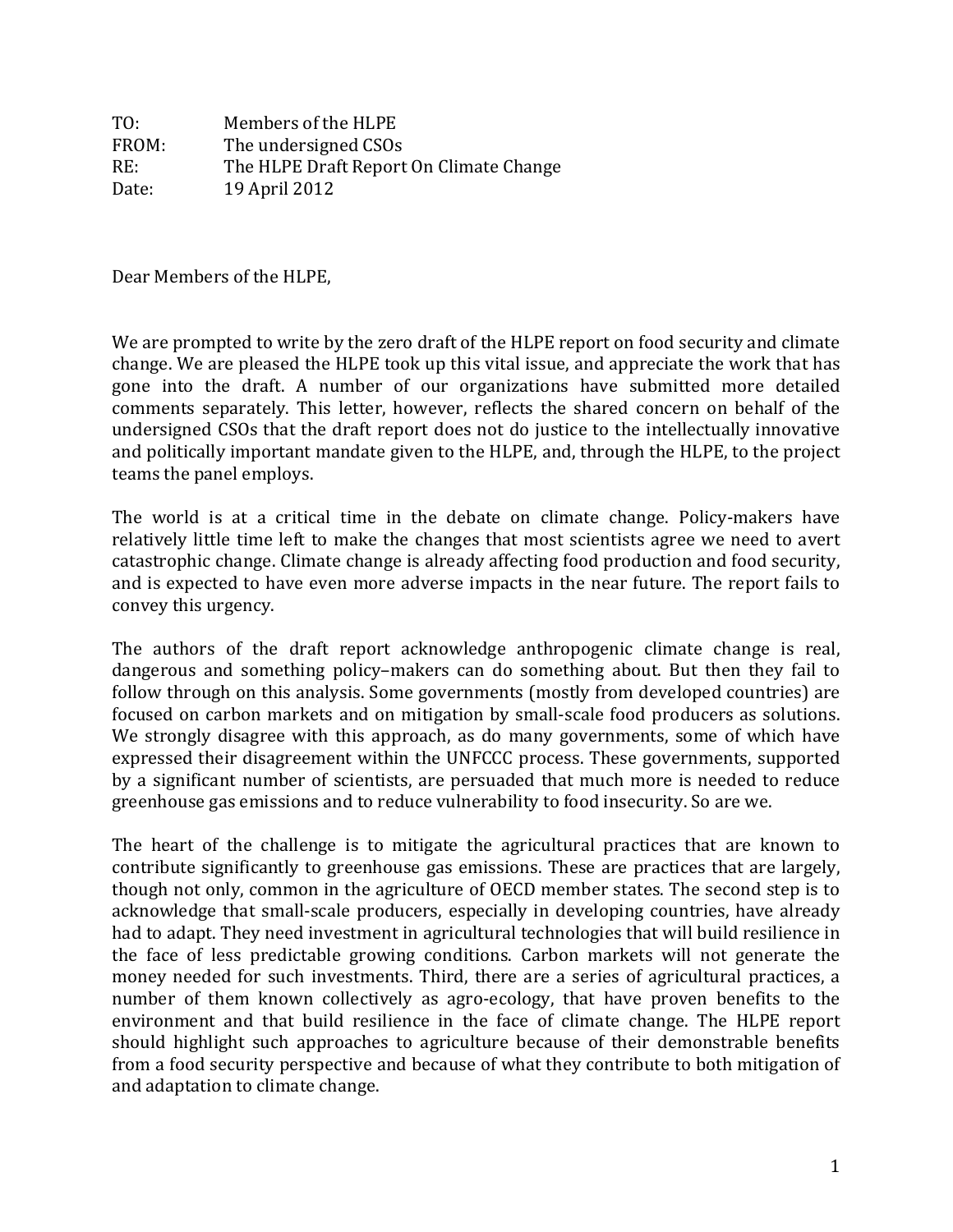The CFS is a committee on *world* food security. It is addressing a world – our world – in which poverty and vulnerability persist, surrounded by wealth and waste. It is the practices and technologies of the richest countries that are mostly responsible for causing climate change, and it is the livelihoods of some of the world's poorest people that are in jeopardy as a result. This dynamic can be changed through actions taken to address climate change. It is the dynamic the CFS must grapple with if it is to contribute to ending food insecurity. The HLPE reports must support governments in this politically difficult but absolutely vital work.

The HLPE is a unique entity. Its credibility matters to the CSOs who helped ensure its creation and who strongly support its role. That role is to bring evidence-based knowledge and research to the inter-governmental debate at the CFS. The HLPE needs to focus on its strengths: it brings together a broad range of stakeholders, it explicitly acknowledges alternative forms of knowledge, and its mandate is to provide evidence-based analysis and intellectually honest recommendations to multilateral policy debates. It is no small task, but it is an exciting one. The report on climate change and food security falls short. We very much hope a second draft of this critically important report can take up the challenge. We remain at your disposal, and at the disposal of the project team, to assist in any way you think useful.

Yours sincerely,

ActionAid International African Biodiversity Network Asian Farmers Association Asian NGO Coalition for Agrarian Reform and Rural Development (ANGOC) Brot für die Welt Campaign for Real Farming Canadian Council for International Co-operation (CCIC) Canadian Foodgrains Bank Center of Concern CIDSE Community Technology Development Trust Cumberland Countians for Peace & Justice Eastern and Southern Small Scale Farmers' Forum (ESAFF) EcoNexus Ecumenical Advocacy Alliance FAHAMU Fair World Project Farmworker Association of Florida Friends of the Earth U.S. Food & Water Watch Fundaciòn Cosecha Sostenible Honduras Fundación Instituto Mayor Campesino